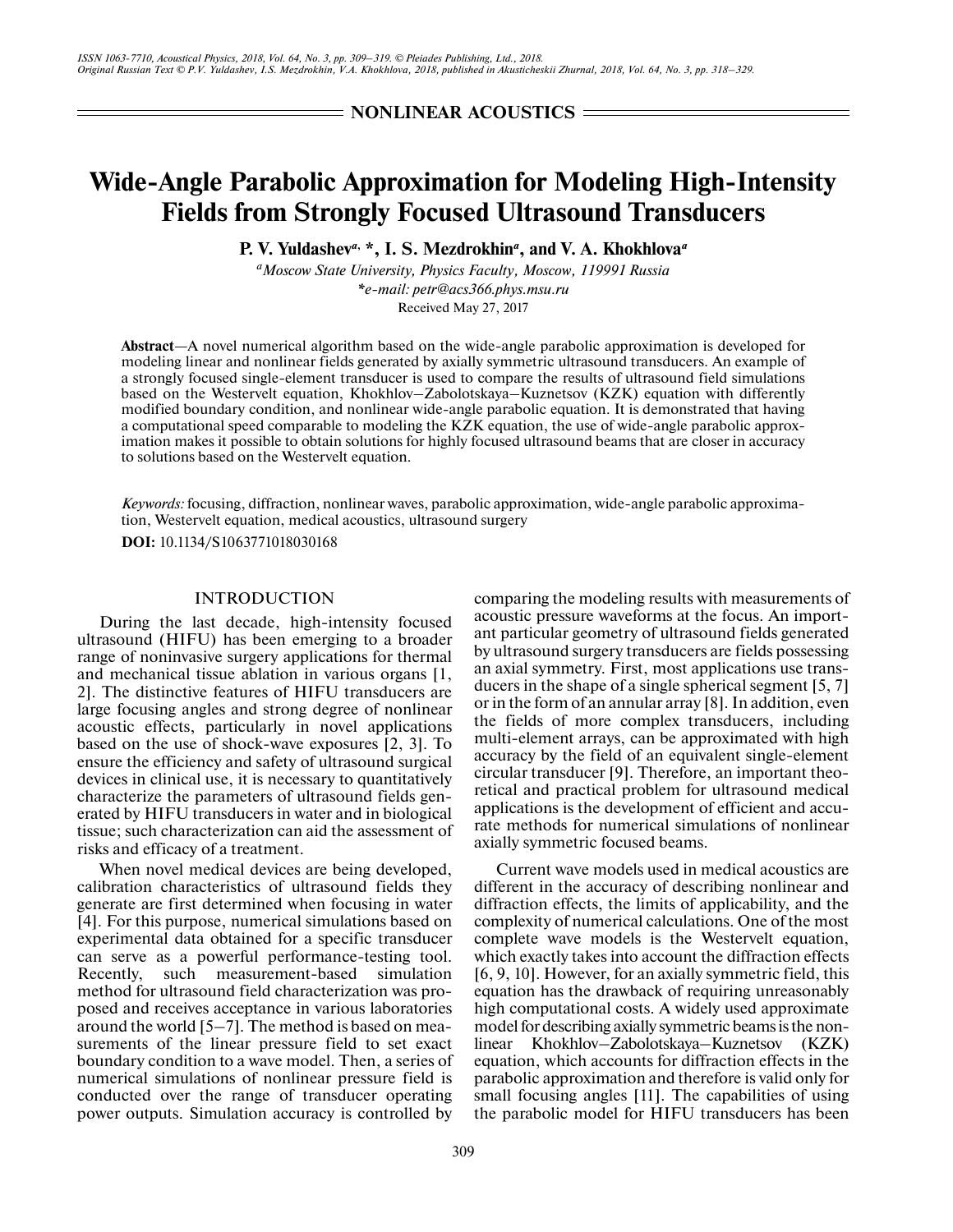successfully extended by modifying the boundary condition to the model. This approach named as an equivalent source method has been shown to yield accurate results in the focal region of the beam [9, 12]. The Padé approximation method is less frequently used but potentially more exact model for describing diffraction effects in the focused axially symmetric fields of medical transducers [13–17]. Such method is often called as a wide-angle approximation, which can also be considered as a generalization of the parabolic model.

The wide-angle approximation has been successfully used in describing the propagation of low-frequency linear sound waves in models of marine media [15, 16]. It has been also applied for nonlinear problems of simulating weakly nonlinear fields in water [17] and air [18]. Various methods have been used to approximate an exact propagator of the one-way wave equation. For example, in [17], the propagator was approximated by the *N*th-order rational function, and in [18], by the sum of first-order rational functions. As a result, when calculating the diffraction operator, according to [18], the transverse Laplacian appears only in the left-hand side of the corresponding equation, and in [17], symmetrically on the left- and righthand sides. This makes the numerical algorithm of [18] close to totally implicit scheme, with all its shortcomings, while the algorithm of [17] is close to the Crank–Nicolson scheme. To calculate the nonlinear operator, a spectral approach has been used in [17, 18], which limited the implementation of the method to solving only weakly linear problems.

This study is based on using the wide-angle approximation in constructing a novel numerical algorithm for simulating both linear and strongly nonlinear ultrasound fields generated by axially symmetric focused transducers used in ultrasound surgery. The novelty of the algorithm is the implementation of a shock-capturing numerical scheme to calculate the nonlinear operator and thus the possibility of modeling ultrasound fields with shock fronts [10]; the method for approximating the exact propagator corresponds to [17]. Another important difference of the present work is the formulation of the boundary condition to the wave model. In [17], it was set in a plane as a circular source with uniformly distributed pressure and phase variation that provided focusing. In our study, a realistic boundary condition was obtained by calculating the Rayleigh integral over the surface of an arbitrary shape radiating onto the initial plane. This approach makes it possible to simulate fields of realistic medical ultrasound transduces having, e.g., a shape of a spherical segment.

To test the accuracy of the new algorithm, fieldsimulation results obtained using the Westervelt equation [9, 10], the KZK equation [9], and the developed wide-angle parabolic equation were compared. It is demonstrated that the use of wide-angle approximation makes it possible to simulate the fields of strongly focused axially symmetric sources over the entire spatial domain of the beam with an accuracy close to that provided by the Westervelt equation. However, the computational complexity of the algorithm is comparable to the standard algorithms for solving the KZK equation.

## THEORETICAL METHOD

### *А. The Westervelt and KZK Equations*

The Westervelt equation that governs the propagation of nonlinear acoustic waves in arbitrary directions has the form

$$
\Delta p' - \frac{1}{c_0^2} \frac{\partial^2 p'}{\partial t^2} = -\frac{\varepsilon}{\rho_0 c_0^4} \frac{\partial^2}{\partial t^2} (p^2) - \frac{\delta}{2c_0^3} \frac{\partial^3 p'}{\partial t^3}.
$$
 (1)

Here  $p'(t, x, y, z)$  is the acoustic pressure, *t* is the time,

 $\Delta$  is the Laplace operator  $\Delta = \frac{\partial^2}{\partial x^2}$  +  $\partial^2/\partial y^2 + \partial^2/\partial z^2$  in the Cartesian coordinate system  $(x, y, z)$ ;  $\rho_0, c_0, \varepsilon$ , and  $\delta$  are the density, sound velocity, nonlinearity coefficient, and thermoviscous absorption coefficient of the propagation medium, respectively. The physical parameters in Eq. (1), that correspond to propagation in water at a temperature of 20°C, are  $p_0 = 998 \text{ kg/m}^3$ ,  $c_0 = 1486 \text{ m/s}$ ,  $\varepsilon = 3.5$ , and  $= 4.33 \times 10^{-6}$  m<sup>2</sup>/s [6, 9].  $\rho_0 = 998 \text{ kg/m}^3$ ,  $c_0 = 1486 \text{ m/s}$ , ε δ

To model an ultrasound beam generated by an axially symmetric source in a homogeneous medium, i.e., in the absence of reflections and backscattering effects, the Eq. 1 can be rewritten in the retarted coordinate system:

$$
\frac{\partial^2 p}{\partial \tau \partial z} = \frac{\partial^2 p}{\partial z^2} + \frac{1}{r} \frac{\partial}{\partial r} \left( r \frac{\partial p}{\partial r} \right) \n+ \frac{\varepsilon}{2 \rho_0 c_0^3} \frac{\partial^2 p^2}{\partial \tau^2} + \frac{\delta}{2 c_0^3} \frac{\partial^3 p}{\partial \tau^3},
$$
\n(2)

where  $p(\tau, r, z) = p'(t, x, y, z), \qquad \tau = t - z/c_0,$  $r = \sqrt{x^2 + y^2}$  is the radial coordinate in the plane per-

pendicular to the axis of symmetry of the source. In the parabolic approximation, the Eq. 2 is reduced to the KZK equation:

$$
\frac{\partial^2 p}{\partial \tau \partial z} = \frac{1}{r} \frac{\partial}{\partial r} \left( r \frac{\partial p}{\partial r} \right) + \frac{\varepsilon}{2 \rho_0 c_0^3} \frac{\partial^2 p^2}{\partial \tau^2} + \frac{\delta}{2 c_0^3} \frac{\partial^3 p}{\partial \tau^3}.
$$
 (3)

Both Eqs. (2) and (3) are evolutionary in terms of the coordinate *z*, i.e. the pressure  $p(\tau, r, z)$  slowly changes as a function of *z*, and rapid phase changes are taken into account by introducing the delayed time  $\tau$ in the accompanying coordinate system. The KZK equation (3) differs from the Westervelt equation (2) only by the absence of the second order partial derivative of pressure over the coordinate *z* in the right-hand side of the equation. This difference is related to the

ACOUSTICAL PHYSICS Vol. 64 No. 3 2018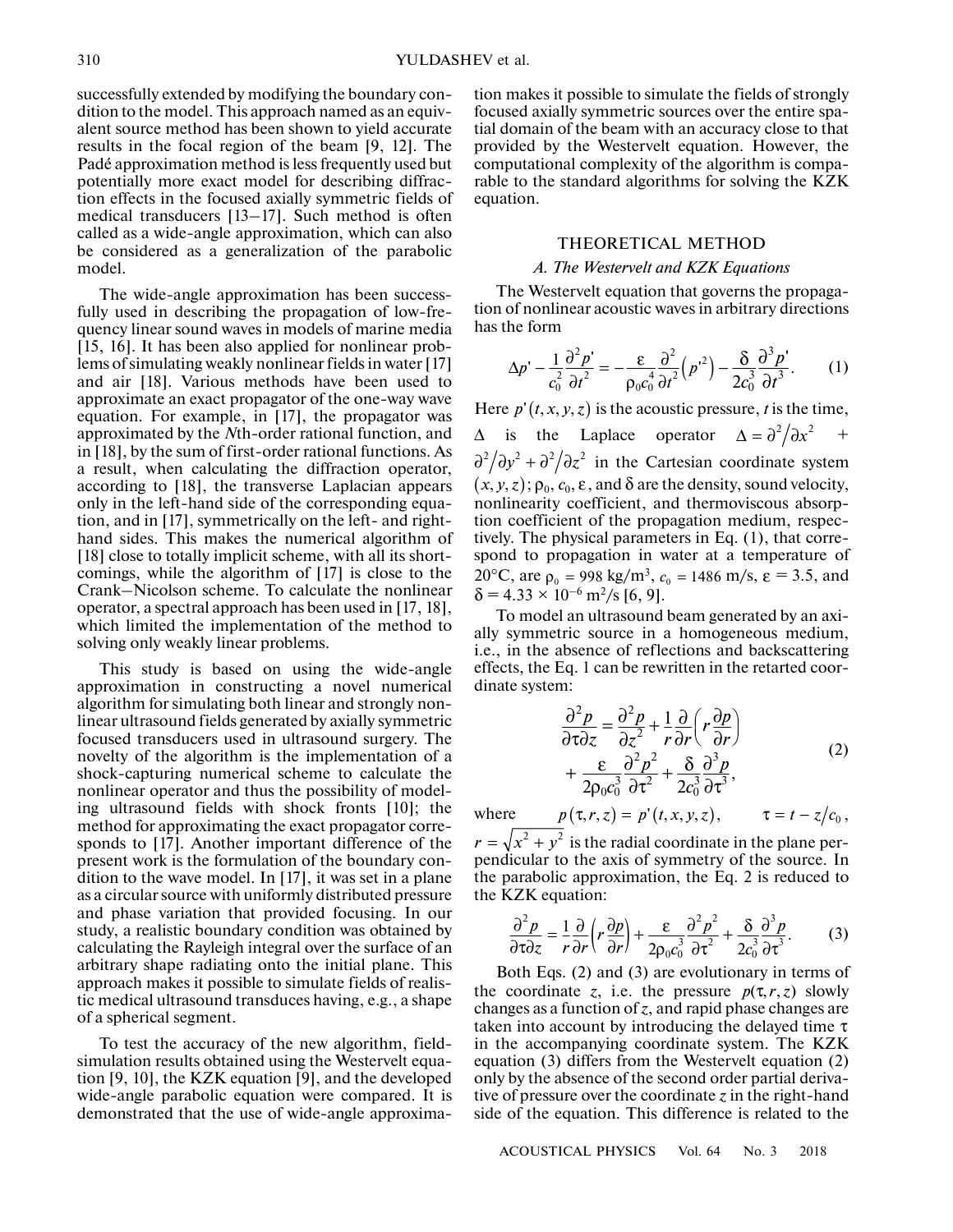use of a simplifying assumption on the smallness of the diffraction angles in the KZK equation, whereas the diffraction part of the Westervelt Eqs. (1) and (2) exactly corresponds to the linear wave equation. Assuming nonlinear and thermoviscous absorption coefficients equal to zero in Eqs. (2) and (3), the corresponding linear wave equations describing only the diffraction effects are obtained.

## *B. Wide-Angle Parabolic Approximation*

The wide-angle parabolic approximation can be considered, on the one hand, as a generalization of the standard parabolic diffraction operator in the Eq. (3), and, on the other hand, as one of the ways to construct an approximate solution to the diffraction part of the Eqs. (1) and (2). Consider the derivation of the wideangle approximation equation for individual harmonic components in the Fourier series expansion  $p_{\omega}^{'}(\omega, r, z) = \int p' \exp(-i\omega t) dt$  of the pressure field  $p'(t,r,z)$  in Eq. (1). In the absence of nonlinear effects and absorption, the Eq. (1) yields the Helmholtz equation for the complex amplitude  $p'_\omega$ :

$$
\Delta p'_{\omega} + k^2 p'_{\omega} = 0, \tag{4}
$$

where  $k = \omega/c_0$  is the wavenumber. If we introduce the differential operators  $\hat{L}$  and  $\hat{Q}$  as

$$
\hat{L} = \frac{1}{k^2} \frac{1}{r} \frac{\partial}{\partial r} \left( r \frac{\partial}{\partial r} \right), \quad \hat{Q}^2 = 1 + \hat{L}, \tag{5}
$$

then the Helmholtz equation can be represented as

$$
\frac{\partial^2 p_{\omega}}{\partial z^2} + k^2 \hat{Q}^2 p_{\omega} = 0.
$$
 (6)

Taking into account that for a homogeneous medium considered here the wavenumber *k* does not depend on the spatial coordinates, the Helmholtz equation splits into two independent equations:

$$
\frac{\partial p_{\omega}'}{\partial z} + ik \hat{Q} p_{\omega} = 0, \qquad (7a)
$$

$$
\frac{\partial p_{\omega}'}{\partial z} - ik \hat{Q} p_{\omega} = 0, \qquad (7b)
$$

each of which corresponds to waves traveling at acute angles in either the negative (7a) or the positive (7b) directions of the axis  $z$  [13].

The operator  $\hat{Q} = \sqrt{1 + \hat{L}}$  is a psuedodifferential operator, which can be represented as the Fourier transform  $\overline{p}'_{\omega}(\omega, k_{\perp}, z)$  of the complex pressure amplitude  $p_{\omega}^{\prime}(\omega,r,z)$  over the transverse spatial coordinates

ACOUSTICAL PHYSICS Vol. 64 No. 3 2018

multiplied by the corresponding transfer function. The representation

$$
\hat{Q}p_{\omega}^{\dagger} = \sqrt{1 + \hat{L}}p_{\omega}^{\dagger},\tag{8}
$$

therefore means that for the Fourier transforms of the left- and right-hand sides of the Eq. (8), the following equation is valid:

$$
F\left\{\hat{Q}p_{\omega}^{'}\right\} = \sqrt{1 - \frac{k_{\perp}^{2}}{k^{2}}}\vec{p_{\omega}}, \quad k_{\perp} < k. \tag{9}
$$

Here the operator  $F\{\cdot\}$  means finding Fourier transform of the function that is the argument of the operator over the transverse spatial coordinates. The contribution of the components of the spatial Fourier spectrum of the field for  $k_{\perp} > k$  can be neglected, since they correspond to rapidly attenuating evanescent waves.

To obtain the wide-angle approximation, consider the accompanying coordinate system, in which the slowly varying complex amplitude *p* is used instead of the pressure amplitude  $p'_\omega(\omega, r, z)$ :

$$
p'_{\omega}(r,z) = p_{\omega}(r,z)e^{ikz}.
$$
 (10)

In this case, the Eq. (7b) for one-way propagation along the positive direction of the axis *z* transforms to

$$
\frac{\partial p_{\omega}}{\partial z} - ik \left( \sqrt{1 + \hat{L}} - 1 \right) p_{\omega} = 0. \tag{11}
$$

The operator  $\hat{Q} = \sqrt{1 + \hat{L}}$  can be represented as a Taylor series in terms of powers of the operator  $\hat{L}$ :

$$
\hat{Q} = 1 + \sum_{n=1}^{\infty} q_n \hat{L}^n.
$$
 (12)

Retaining in the Eq. (11) a finite number of terms in series of the Eq. (12), different approximate solutions can be obtained. If the expansion is limited to the linear term, then  $\hat{Q} = 1 + \hat{L}/2$ , and the Eq. (11) transforms to the standard parabolic diffraction equation for the frequency components  $p_{\omega} = \int p \exp(-i\omega \tau) d\tau$ in the lossless linearized KZK equation (3):

$$
\frac{\partial p_{\omega}}{\partial z} = \frac{i}{2k} \frac{1}{r} \frac{\partial}{\partial r} \left( r \frac{\partial p_{\omega}}{\partial r} \right).
$$
 (13)

Retaining higher-order terms in the expansion (12), more accurate wide-angle parabolic approximation equations can be obtained. For the purpose of constructing numerical schemes and their solutions, there is no advantage in using such expansions because such equation includes higher-order spatial derivatives

that correspond to integer powers of the operator  $\hat{L}$ . Therefore, in practice, the approximate equation is constructed differently [15].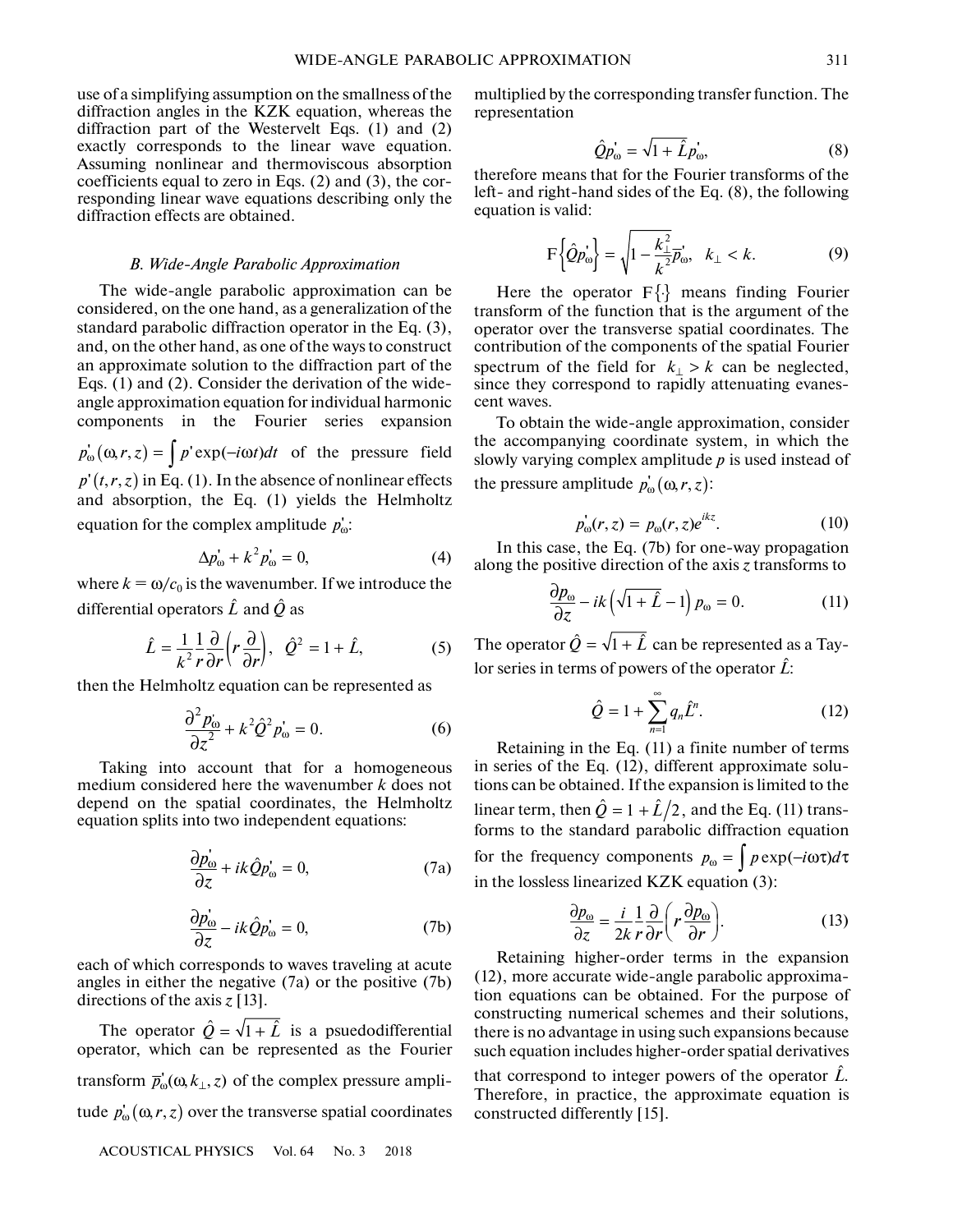If the distribution of the pressure amplitude  $p_{\omega}$  is known at a distance *z* along the transverse coordinate *r*, then the solution to the Eq. (11) at the step  $z + \Delta z$ can be represented as [13]

$$
p_{\omega}(r, z + \Delta z) = \exp\left[ik\Delta z \left(\sqrt{1 + \hat{L}} - 1\right)\right] p_{\omega}(r, z), \quad (14)
$$

where the operator

$$
\hat{A} = \exp\left[ik\Delta z \left(\sqrt{1+\hat{L}}-1\right)\right]
$$
 (15)

is termed as the propagator. The propagator  $\hat{A}$  , similar to the operator  $\hat{Q}$ , can be approximated by the first several terms in the Taylor series for the operator  $\hat{L}$ . However, as mentioned above, such representation is not practical. Therefore, the propagator is more often represented as a rational function: the ratio of two polynomials of the degree *N*, which is also called the Padé or the split-step Padé approximation [13]: -

$$
\hat{A}_P = \frac{a_0 + a_1 \hat{L} + \dots + a_N \hat{L}^N}{b_0 + b_1 \hat{L} + \dots + b_N \hat{L}^N}.
$$
 (16)

The coefficients of the Padé approximation can be found if the coefficients for expansion of the propagator into a Taylor series are known up to the 2*N* inclusively. The coefficients  $a_0$  and  $b_0$  in the Eq. (16) are equal to unity. The larger is the number *N*, the better approximation of the initial propagator (15) is achieved by the Eq. (16). In this study, the value of  $N = 4$  was used. Then, each of the polynomials was factored resulting in the following representation of the propagator (16):

$$
\hat{A}_P = \frac{a_0 \prod_{n=1}^{N} (1 + \mu_n \hat{L})}{b_0 \prod_{n=1}^{N} (1 + \nu_n \hat{L})},
$$
(17)

where  $\mu_n = -1/\alpha_n$ ,  $v_n = -1/\beta_n$ , and  $\alpha_n$  and  $\beta_n$  are the roots of the corresponding polynomials in the numerator and denominator of the Padé approximation. To calculate the roots, an algorithm based on the Aberth– Erlich method was used [19]. The representation (17) for the propagator admits an iterative solution procedure at each step Δ*z* in the form

$$
(1 + \nu_n \hat{L}) p_0^{(n+1)}(z + \Delta z, r)
$$
  
=  $(1 + \mu_n \hat{L}) p_0^{(n)}(z, r), \quad n = 1...N.$  (18)

The iterative procedure (18) was realized here in four steps, sequentially for each of the  $N = 4$  pairs of values for coefficients  $v_n$  and  $\mu_n$ . The phase error (in radians) between the exact propagator, Eq. (15), and its approximate representation, Eq. (18), for the first harmonic was  $2.7 \times 10^{-5}$  over one step  $\Delta z$  and 0.15 in total over the entire calculation domain for waves

propagating at an angle of  $65^{\circ}$  to the source axis. Each of the Eqs. (18) contains only the first power of the second-order differential operator  $\hat{L}$ , which makes it possible to use simple finite-difference schemes to construct a numerical solution. The wide-angle parabolic equation thus can be represented as the Padé approximation (16) of the exact propagator (15) of the one-way wave equation (11).

# *C. Boundary Conditions in the Source Plane*

To solve the evolutionary equations (2, 3, 11, a boundary condition should be set as a pressure field distribution in some initial plane perpendicular to the source axis. As an example, consider the field generated by a single-element strongly focused source in the form of a spherical segment with the radius of  $a = 5$  cm, focal distance of  $F = 9$  cm, and operating frequency of  $f = 1$  MHz (Fig. 1) [9, 20]. The halfangle of focusing for such a source is  $\theta = 33.7^{\circ}$ , and the coefficient of linear pressure amplification at the focus in comparison to the pressure at the source surface is 64 [9]. If the source surface oscillates in a piston mode with vibrational velocity amplitude  $u_0$ , then the characteristic pressure amplitude at the source surface can be determined in the plane wave approximation  $\text{as } p_0 = \rho_0 c_0 u_0.$ 

The boundary condition for the standard parabolic equation (3) is usually set in the plane  $z = 0$  as the pressure amplitude distribution at the source operating frequency and is described by the expression

$$
p_{\omega_0}(r, z = 0) = p_0 \exp(-ik_0 r^2 / 2F), \quad r \le a,
$$
  
\n
$$
p_{\omega_0}(r, z = 0) = 0, \quad r > a.
$$
\n(19)

Here,  $\omega_0 = 2\pi f$  is the circular frequency,  $k_0 = \omega_0/c_0$  is the wavenumber, *a* is the radius of the source in the plane that coincides with radius of the real source (solid lines in Figs. 1a, 1b). However, it is well known that with an increase in the convergence angle of the source, the solution to the standard parabolic model starts to deviate from the exact solution to the diffraction problem in the form of the Rayleigh integral [21]. To extend the applicability limits of the parabolic approximation, it has been proposed to use a modified boundary condition in the form of an equivalent source [9, 12]. The parameters of the equivalent source in the boundary condition (19) were chosen by matching the pressure amplitudes at the focus and the positions of the first diffraction zeros of the main focal maximum at the beam axis for solutions obtained with the parabolic model and with the Rayleigh integral. Analytic expressions were obtained for the radius  $a_M$ , focal distance  $F_M$ , and initial pressure amplitude  $p_M$  of the equivalent source as functions of  $a$ ,  $F$ , and  $p_0$  of the spherically focused source

ACOUSTICAL PHYSICS Vol. 64 No. 3 2018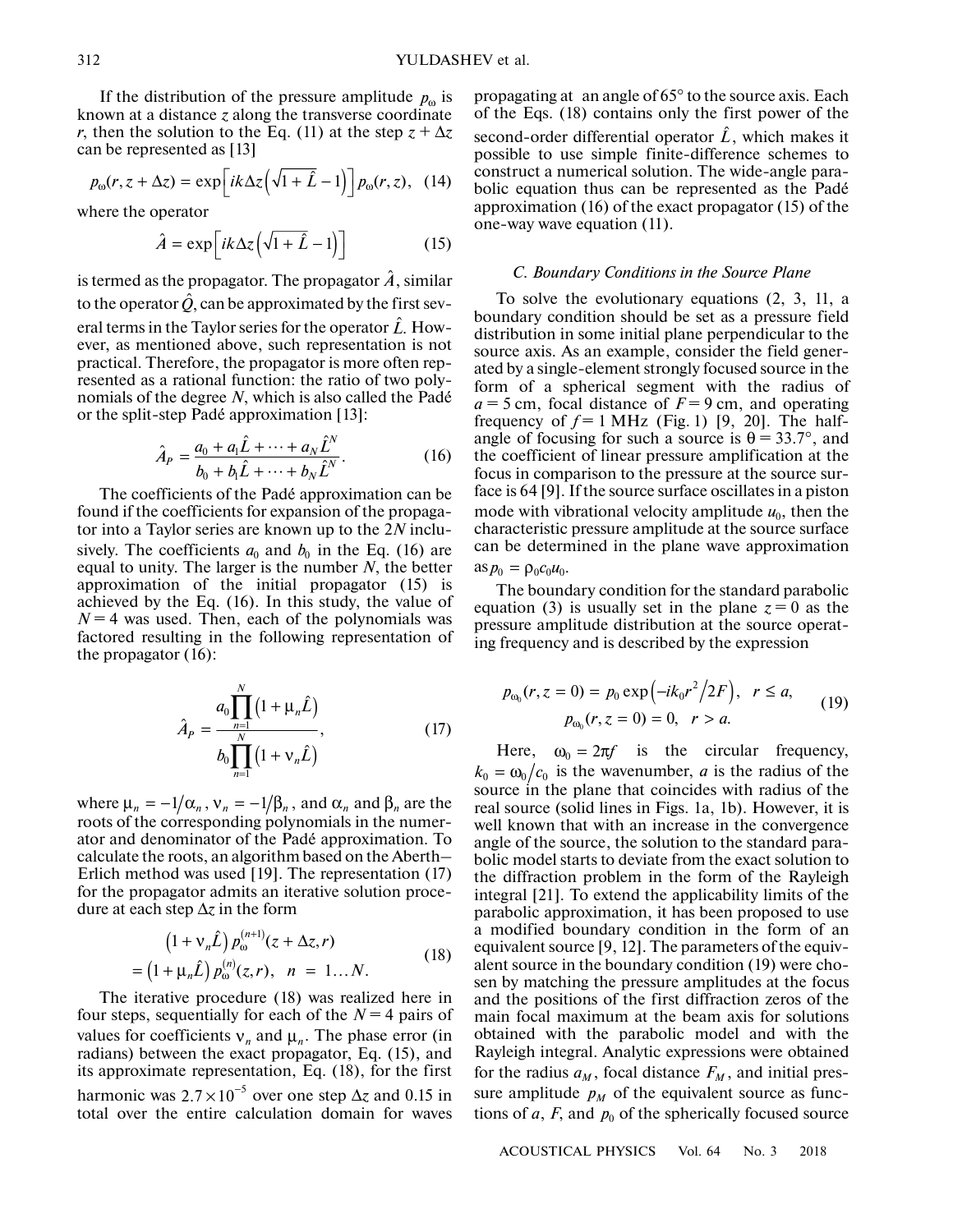

**Fig. 1.** Illustration of methods for setting a boundary condition in various models of ultrasound beam generated by a single-element focused transducer of 1 MHz operating frequency, 5 cm radius of aperture, and 9 cm focal length. For parabolic equation (a, b): uniform distribution of the pressure amplitude is given in the plane *A* passing through the transducer center while for an equivalent source the boundary condition is set in the plane *M*. For wide-angle parabolic equation (c, d): the field is transferred first from the transducer surface to the plane Φ using the Rayleigh integral, then to the plane *A* using the angular spectrum method.

for different values of the dimensionless parameter  $k_0 a$ . It was also demonstrated that the values of  $F_M$  and  $a_M$  (dashed lines in Fig. 1a, 1b) always exceeded the corresponding values of *F* and *a*, and the difference between them increased with an increase in the convergence angle of the source. Below, both the standard formulation (19) and the equivalent source model are used for setting a boundary condition to the KZK equation.

For the Westervelt equation (2) and the wide-angle parabolic model (11), the boundary condition was set in two steps. First, the Rayleigh integral [20]

$$
p'(\mathbf{r}) = -i\rho_0 c_0 \frac{k}{2\pi} \int_S \frac{u(\mathbf{r}')e^{ik|\mathbf{r}-\mathbf{r}'|}}{|\mathbf{r}-\mathbf{r}'|} dS \tag{20}
$$

ACOUSTICAL PHYSICS Vol. 64 No. 3 2018

was used to calculate the acoustic pressure distribution in the focal plane (see Fig. 1c). Here,  $p'(\mathbf{r})$  in the complex pressure amplitude at the observation point with the radius vector **r** and **r**' is the radius vector of an element at the source surface  $dS$ . The value of the normal component of the oscillation velocity  $u(\mathbf{r}')$  at the surface of the source was assumed to be uniform. Integration in the Eq. (20) was performed along the surface *S*, which is the segment of a sphere bounded by a polar angle  $\theta$  (Fig. 1). Then, the obtained pressure amplitude distribution was transferred to the plane  $z = 0$  using the angular spectrum method [10]. As shown in Fig. 1d, the resultant pressure amplitude distribution at  $z = 0$  has a nonuniform structure along the ra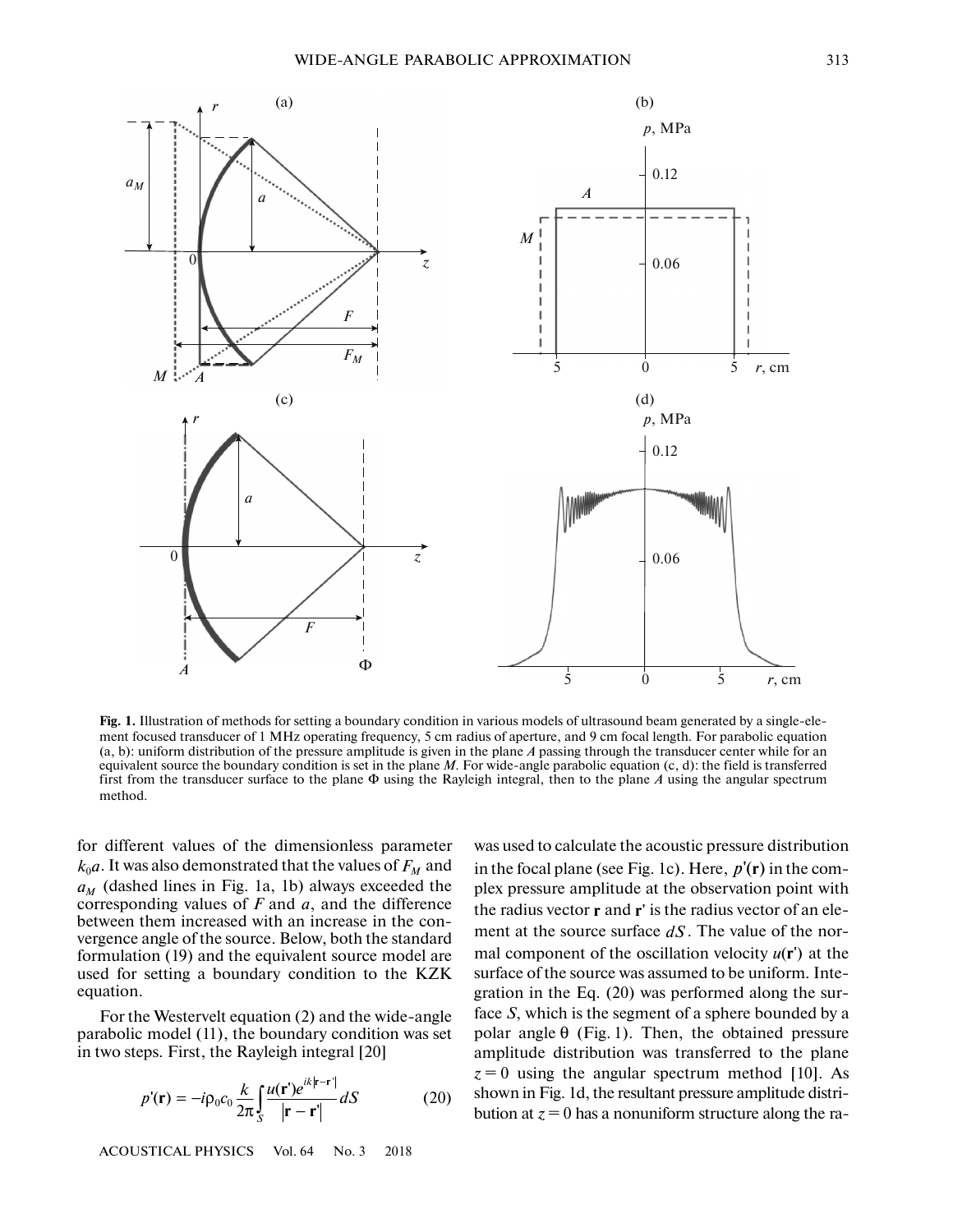dial coordinate and is notable different from the rectangular distributions of the parabolic models in Fig. 1b.

#### *D. Boundary Conditions over the Radial Coordinate*

To decrease the effect of the spatial window in simulations along the radial coordinate in the standard and wide-angle parabolic equations, nonreflecting boundary condition of a perfectly matched layer (PML) were used close to the edge of the spatial window of the radial coordinate *r* [22]. A small nearboundary layer with thickness  $W = r_{\text{max}} - r_{\text{PML}}$  was introduced, in which the radial coordinate *r* was transformed to the complex value  $\tilde{r}$ :  $r^2$  e s 1  $\tilde{r}$ with thickness<br>
ich the radial<br>
omplex value  $\hat{i}$ <br>  $\tilde{r} = r + \int_{r_0}^{r} \frac{i\sigma(r)}{\omega}$ 

$$
\tilde{r} = r + \int_{r_{\text{PML}}}^{r} \frac{i\sigma(r')}{\omega} dr',\tag{21}
$$

where  $\sigma(r)$  is a function of the coordinates that determines attenuation in the PML,  $r_{\text{PML}}$  is the origin of the PML, and  $r_{\text{max}}$  is the coordinate for the boundary of the simulation domain chosen equal to 1.4*a*. As a<br>result, differential operator  $\hat{L}$  within the layer is trans-<br>formed to<br> $\hat{L} = \frac{1}{2} \frac{1}{2} \frac{\partial}{\partial r} \left(r \frac{\partial}{\partial r}\right) \rightarrow \frac{1}{2} \frac{1}{2} \frac{\partial}{\partial r} \left(\tilde{r} \frac{\partial}{\partial r}\right)$ result, differential operator  $\hat{L}$  within the layer is transformed to  $\frac{1}{2}$ 

$$
\hat{L} = \frac{1}{k^2} \frac{1}{r} \frac{\partial}{\partial r} \left( r \frac{\partial}{\partial r} \right) \rightarrow \frac{1}{k^2} \frac{1}{r} \frac{\partial}{\partial \tilde{r}} \left( \tilde{r} \frac{\partial}{\partial \tilde{r}} \right)
$$
\n
$$
= \frac{1}{S^2 k^2} \left( \frac{1}{r} \frac{\partial}{\partial r} \left( r \frac{\partial}{\partial r} \right) + \frac{\overline{S} S - \overline{S} S}{S \overline{S}} \frac{\partial}{\partial r} \right),
$$
\n(22)

where two functions are introduced,

$$
S(r) = 1 + \frac{i\sigma(r)}{\omega} \text{ and } \overline{S}(r) = 1 + \frac{1}{r} \int_{r_{\text{PML}}}^{r} \frac{i\sigma(r')}{\omega} dr', \tag{23}
$$

 $S(r)$  and  $\overline{S}(r)$  denote their derivatives over the coordinate *r*. These functions differ from unity only within the PML; outside the PML, the differential operator  $\hat{L}$  has its initial form (5).

The attenuation function  $\sigma(r)$  was chosen following a power law as

$$
\sigma(r) = \sigma_0 \left( \frac{r - r_{\text{PML}}}{r_{\text{max}} - r_{\text{PML}}} \right)^3.
$$
 (24)

The value of the coefficient  $\sigma_0$  and the PML thickness are usually chosen experimentally by minimizing the amplitude of the reflected waves. In this study,  $\sigma_0$ was chosen exceeding the circular frequency  $\omega_0$  by a factor of 10, and the layer width *W* was chosen equal to 5 mm. The amplitude of the reflected waves was evaluated and shown to be less than –80 dB of the incident wave amplitude.

#### *E. Numerical Algorithms*

Numerical solutions to the Eqs. (2) and (3) were calculated following the method of fractional steps with an operator splitting procedure of second-order accuracy over the propagation distance  $\zeta$  [23] and a combined time-domain and frequency-domain approach to describe different physical effects at each step of the grid along the beam axis from *z* to  $z + \Delta z$  [6, 10]. The acoustic pressure  $p(\tau, r, z)$  at the distance z was represented at each spatial point *r* either as a temporal pressure waveform or in the form of a finite Fourier series expansion of harmonic components. An adaptive algorithm with varying number of harmonics included in simulations was used at each step over the coordinate *z*. The number of harmonics increased with increasing distortion of the waveform and corresponding broadening of its spectrum. If the amplitude of the last currently used harmonic exceeded  $10^{-6}$  of

the source amplitude, then another  $\sqrt{n}$  harmonics were added to the calculation. The maximum number of harmonics was 800.

Since the nonlinear and absorption operators in the Eqs.  $(2)$ ,  $(3)$ , and  $(11)$  are the same, identical methods to calculate them were used. To calculate the nonlinear operator at small distances from the source, a set of coupled equations for the harmonic amplitudes was solved using the fourth-order accuracy Runge–Kutta method. When the amplitude of the tenth harmonic exceeded the amplitude of the fundamental harmonic by 1%, a conservative Godunovtype scheme was applied [10]. The absorption term was calculated using an exact analytic solution for each of the harmonics.

The diffraction operator was calculated in the frequency domain independently for each harmonic component. Due to specific features of the diffraction terms in each model, different numerical methods were applied to calculate them. For the Westervelt equation, analytic solution for the angular spectrum was used; the amplitudes of harmonics were calculated using two-dimensional fast Fourier transform (FFT) in spatial coordinates [10]. Spatial grid steps in the plane *xy* were  $dx = dy = 0.02$  mm, and the step along the axis  $z, dz = 0.1$  mm, was the same as the step in the operator splitting procedure.

To calculate the diffraction operator of the standard parabolic approximation, an implicit scheme was used first at distances up to 5% of the focal distance, then, at larger distances, the Crank–Nicolson scheme was applied. The diffraction operator of the wideangle approximation (18) was calculated using a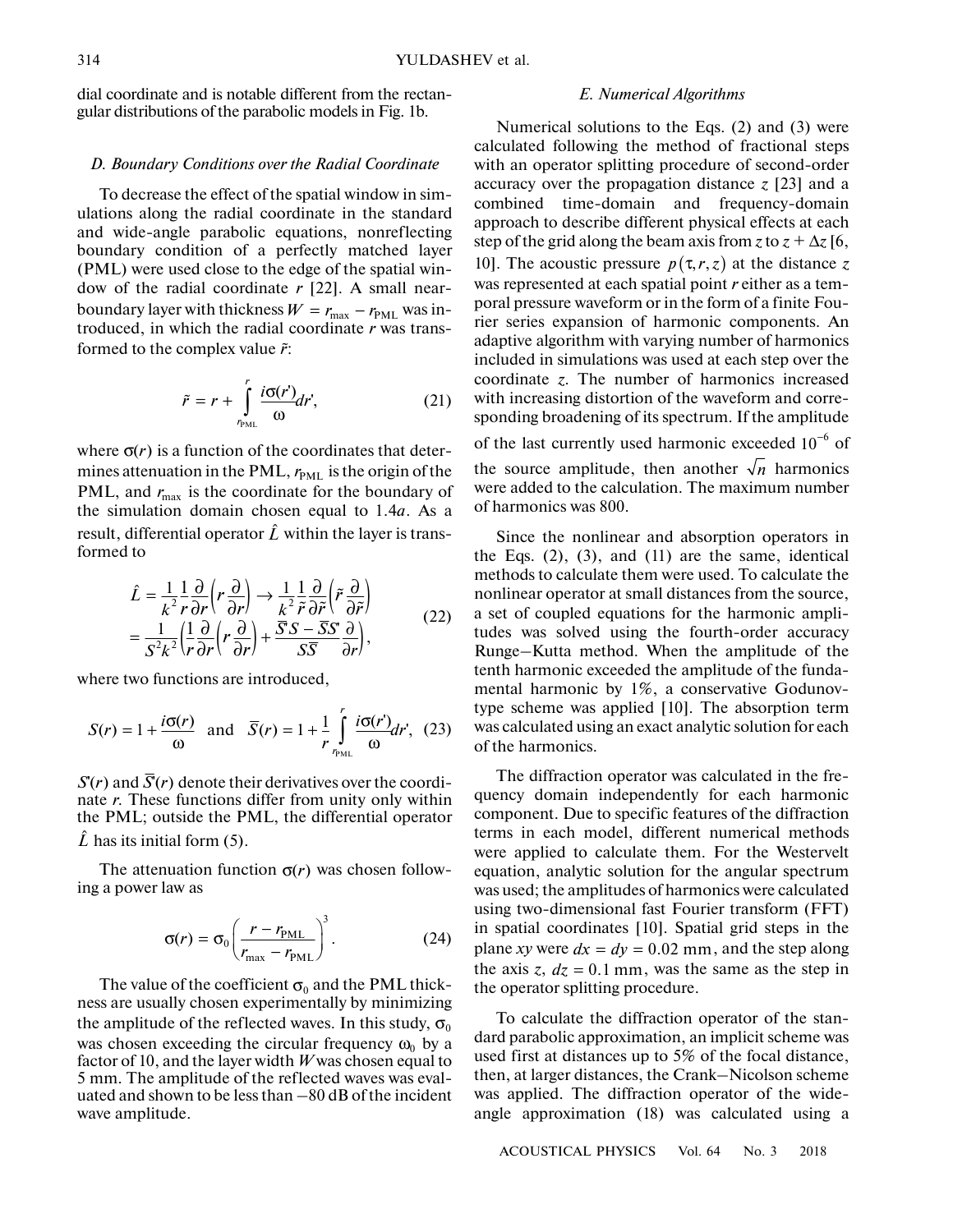scheme similar in structure to the Crank–Nicolson scheme:

$$
p_{\omega,j}^{n+1} + \frac{v_n}{k^2 \Delta r^2} \left( p_{\omega,j+1}^{n+1} - 2 p_{\omega,j}^{n+1} + p_{\omega,j-1}^{n+1} + \frac{p_{\omega,j+1}^{n+1} - p_{\omega,j-1}^{n+1}}{2(j-1)} \right) = p_{\omega,j}^n + \frac{\mu_n}{k^2 \Delta r^2}
$$
  
\n
$$
\times \left( p_{\omega,j+1}^n - 2 p_{\omega,j}^n + p_{\omega,j-1}^n + \frac{p_{\omega,j+1}^n - p_{\omega,j-1}^n}{2(j-1)} \right), \qquad (25)
$$
  
\n
$$
n = 1...N, \quad j > 1,
$$
  
\n
$$
p_{\omega,j}^{n+1} + \frac{4v_n}{k^2 \Delta r^2} \left( p_{\omega,j+1}^{n+1} - p_{\omega,j}^{n+1} \right) = p_{\omega,j}^n
$$
  
\n
$$
+ \frac{4\mu_n}{k^2 \Delta r^2} \left( p_{\omega,j+1}^n - p_{\omega,j}^{n} \right), \qquad n = 1...N, \quad j = 1,
$$

where *j* is the index of the spatial grid node in the radial direction. This system of linear equations for the pressure values at the grid point  $p_{\omega, j}^n$  has a tridiagonal matrix and was solved by the standard Thomas algorithm.

Within the PML layer, the finite-difference schemes presented above were modified following the transformation of the operator  $\hat{L}$  (22). As a result, the coefficients of the tridiagonal matrix varied. The grid steps of finite-difference schemes were 0.0025 mm along the radial coordinate and 0.025 mm along the *z* coordinate aligned with the beam axis. For the step over the *z* coordinate and the wavenumber  $k = 4230$  m<sup>-1</sup> that corresponds to the fundamental frequency,  $n = 1$ , the values of the coefficients  $v_n$  and  $\mu_n$ were as follows:  $\mu_1 = 0.0295 + 0.0113i,$  $\mu_2 = 0.2488 + 0.0089i,$ <br>  $\mu_4 = 0.8828 + 0.0014i,$ <br>  $\nu_1 = 0.0295 - 0.0113i,$  $\mu_4 = 0.8828 + 0.0014i,$   $v_1 = 0.0295 - 0.0113i,$  $v_2 = 0.2488 - 0.0089i,$   $v_3 = 0.5861 - 0.0049i,$  $v_4 = 0.8828 - 0.0014i$ .

All of the algorithms were adapted for parallel computing using an OpenMP technology, which resulted in shortening the calculation time in accordance with the number of processor cores involved in calculations (usually from four to eight). Note that in the finite-difference schemes for calculating the diffraction operator of the parabolic equations, it was necessary to use a finer spatial grid (5400 points in the longitudinal direction and 40000 points in the radial direction) as compared to the Westervelt equation, where an analytic expression for the angular spectrum was used (700 points in the longitudinal direction and 12800 points in the radial direction). Depending on the degree of nonlinear effects, the algorithm included from 10 to 800 harmonics, and calculation of the three-dimensional Westervelt equation required com-

ACOUSTICAL PHYSICS Vol. 64 No. 3 2018

putational time from several hours to several days; for the KZK and wide-angle parabolic equations, calculations required computational time from tens of minutes to several hours.

#### RESULTS AND DISCUSSION

#### *А. Comparison of the Results from Linear Beam Simulations*

At the first step, the Eqs.  $(2)$ ,  $(3)$ , and  $(11)$  were simulated with nonlinear and absorption operators being switched off. In this way, the differences in the solutions resulting from the differences in diffraction operators of the corresponding wave models were tested. The solution (11) in the form of the Rayleigh integral (20) was considered as a reference.

Figure 2 shows the pressure amplitude distributions along the beam axis *z* and the transverse coordinate *r* in the focal plane that were simulated using different models: the Rayleigh integral, the parabolic equation with the standard boundary condition (PE) and the modified boundary condition in the form of an equivalent source (PEE), and the wide-angle parabolic equation (WAPE) with the boundary condition calculated in the initial plane  $z = 0$  using the focal plane as an intermediate surface (Fig. 1). Clearly, in the region of several diffraction maxima around the focus, the solutions to the parabolic model with the modified boundary condition and to the wide-angle model are practically indistinguishable from the reference. The solution to the standard parabolic equation notably differs from the reference one both in the pressure amplitude at the focus and in the structure of the diffraction lobes close to the focus, which demonstrates its limited applicability for describing fields generated by highly focused sources.

The differences between the solutions of various models are depicted in more detail in Fig. 3. Twodimensional distributions are presented in the axial plane *zr* for the absolute values of the difference between the pressure amplitudes in the reference solution and in the solutions calculated by the above-mentioned methods. The distributions are normalized to the value of the pressure amplitude at the focus in the reference solution. In simulations based on the standard parabolic model, the error in determining the pressure amplitude reaches about 8% at certain individual points not only near the focus, but at some other points close to the beam axis. These differences are mainly related to the inaccuracy of the position of the field maxima and minima with respect to the reference solution. Modification to the boundary condition allows to achieve coincidence of the parabolic and reference solutions within the focal diffraction lobe and good agreement between the solutions over several diffraction lobes around the focus [6, 12]. However, the error in pressure amplitude can reach 6% in the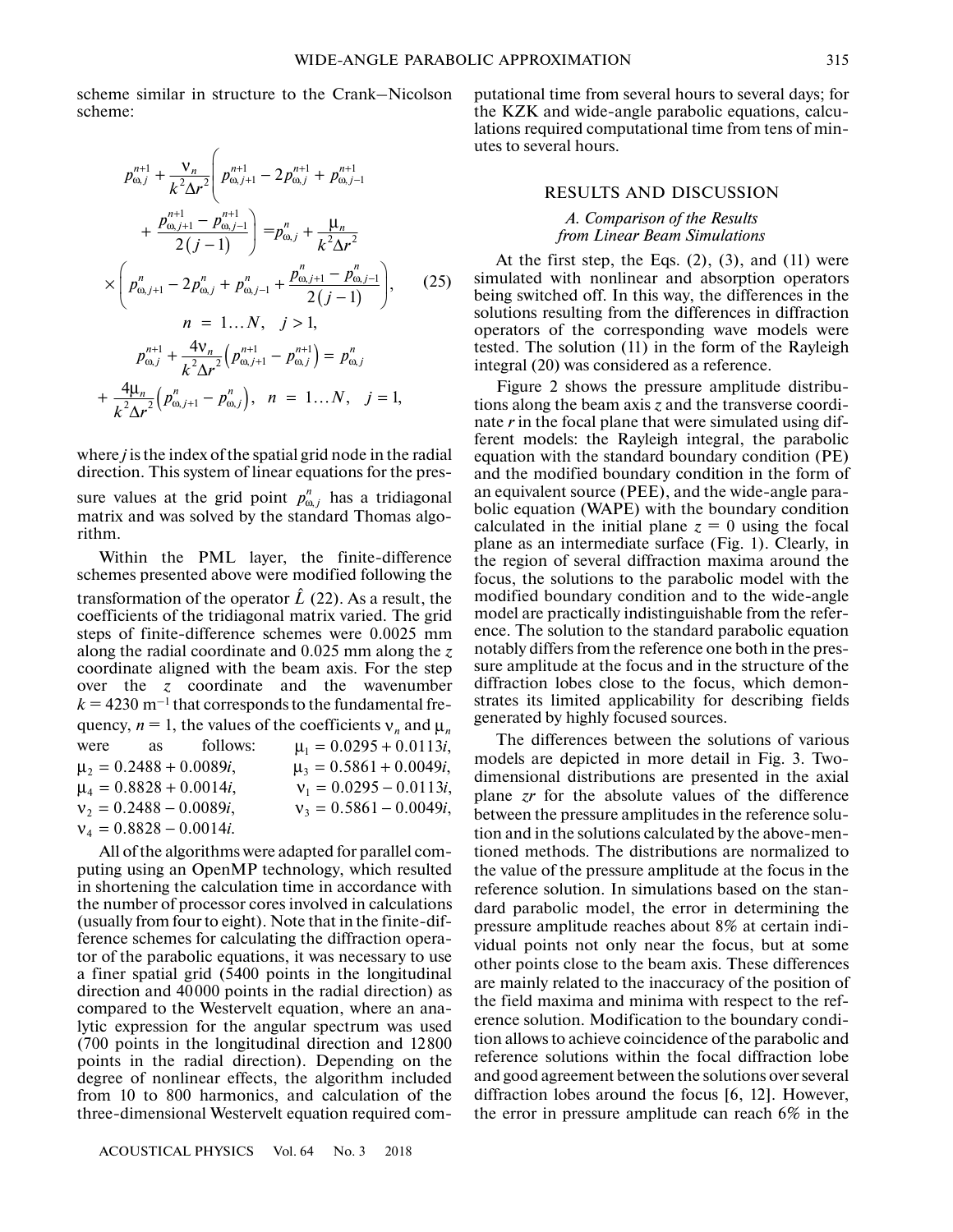

**Fig. 2.** Pressure amplitude distributions on the transducer axis (a) and in the focal plane (b) normalized by the pressure amplitude on its surface. Notations: Rayleigh, reference solution to diffraction problem in a form of the Rayleigh integral; PEE, solution to the parabolic equation with modified boundary conditions in the form of an equivalent source; WAPE, solution to the wide-angle parabolic equation; PE, solution to the parabolic equation with standard boundary condition.

near field of the source close the beam axis and at the edges of the beam in the radial direction. These differences are mainly related to the difference in the positions of the maxima and minima of the diffraction field. The most precise agreement with the reference solution is observed for the wide-angle approximation: the error at the focus is less than 0.07%; it is less than 0.5% in the area around the focus; the maximum error does not exceed 2.5% and is observed on the beam axis in the near field of the source. The figure also demonstrates that the pressure amplitude, as well as the positions of the field maxima and minima in the solutions to the wide-angle parabolic equation and the Rayleigh integral correspond well to each other already at distances of  $z > 0.5F$ .



**Fig. 3.** Two-dimensional distributions of a difference in pressure amplitudes between the reference and approximate solutions in the axial plane of the beam normalized by the pressure amplitude in the reference solution at the focus. (a) Parabolic equation with standard boundary condition, (b) parabolic equation with modified boundary condition, (c) wide-angle parabolic equation.

## *B. Comparison of the Simulation Results for Nonlinear Beams*

At the next step, the accuracy of the solutions to the KZK equation with modified boundary condition and to the nonlinear wide-angle parabolic equation was estimated in simulations of nonlinear beams with account for weak thermoviscous absorption. The results were compared to the reference numerical solution to the Westervelt equation. The solution to the KZK equation with standard boundary condition was not considered, since the accuracy of simulating a linear beam already did not seem satisfactory.

Figure 4 shows the distributions of the positive and negative peak pressures in acoustic waveforms along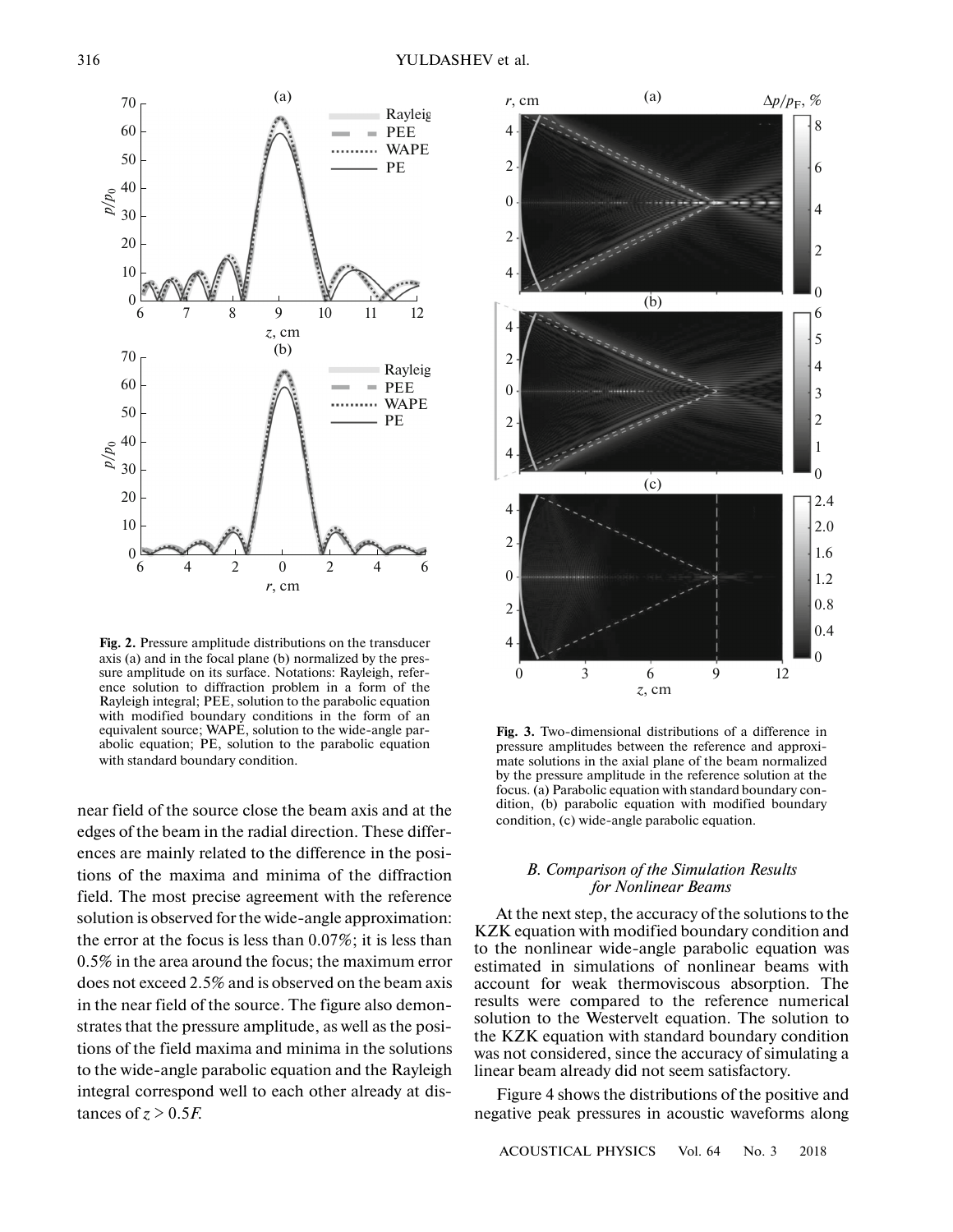

**Fig. 4.** Distributions of the peak positive and peak negative pressure on the transducer axis (top row), in its focal plane (middle row), and pressure waveforms at the focus (bottom row) for various values of the pressure amplitude at the transducer surface: (a) 0.025, (b) 0.25, (c) 0.45 MPa. Notations: WE, solution to the Westervelt equation; PEE, solution to the parabolic equation with modified boundary condition; WAPE, solution to the wide-angle parabolic equation.

the source axis and in the focal plane, as well as the waveforms at the source focus obtained using the three different wave models for three different pressure amplitudes at the source. For the peak negative pressure, almost no discrepancy can be seen in the results calculated with all three models. For the peak positive pressure, in the case of a quasi-linear beam,  $p_0 = 0.025 \text{ MPa}$  (Fig. 4a), when nonlinear waveform distortion and asymmetry in the peak pressure values are small, the results given by all three methods are very close to each other. With an increase in the initial pressure amplitude, starting from  $p_0 = 0.15 \text{ MPa}$ , a certain discrepancy occurs in the solution to the parabolic equation with modified boundary condition, which reaches a maximum (18%) at an initial amplitude of  $p_0 = 0.25 \text{ MPa}$  (Fig. 4b), when a shock front starts to form at the focus. At the amplitude  $of p_0 = 0.45 \text{ MPa}$  (Fig. 4c), a developed shock forms

ACOUSTICAL PHYSICS Vol. 64 No. 3 2018

in the focal waveform; at this level of the waveform distortion, when the ratio of the shock amplitude to the initial pressure at the source reaches its maximum [9], the solutions for the peak positive pressures are again in a good agreement.

Excess values of the peak positive pressure given by the solution to the KZK equation with modified boundary condition in comparison to the reference solution to the Westervelt equation and nonlinear wide-angle parabolic equation can be seen in Fig. 5, where the peak pressures at the geometric focus  $(z = F)$  are plotted against the pressure amplitude at the source. The growth curve of the peak positive pressure in the solution to the KZK equation clearly goes higher than those in the other solutions. This discrepancy can be explained by certain differences of the numerical algorithms used here. Specifically, the linear beam configurations in different models are estab-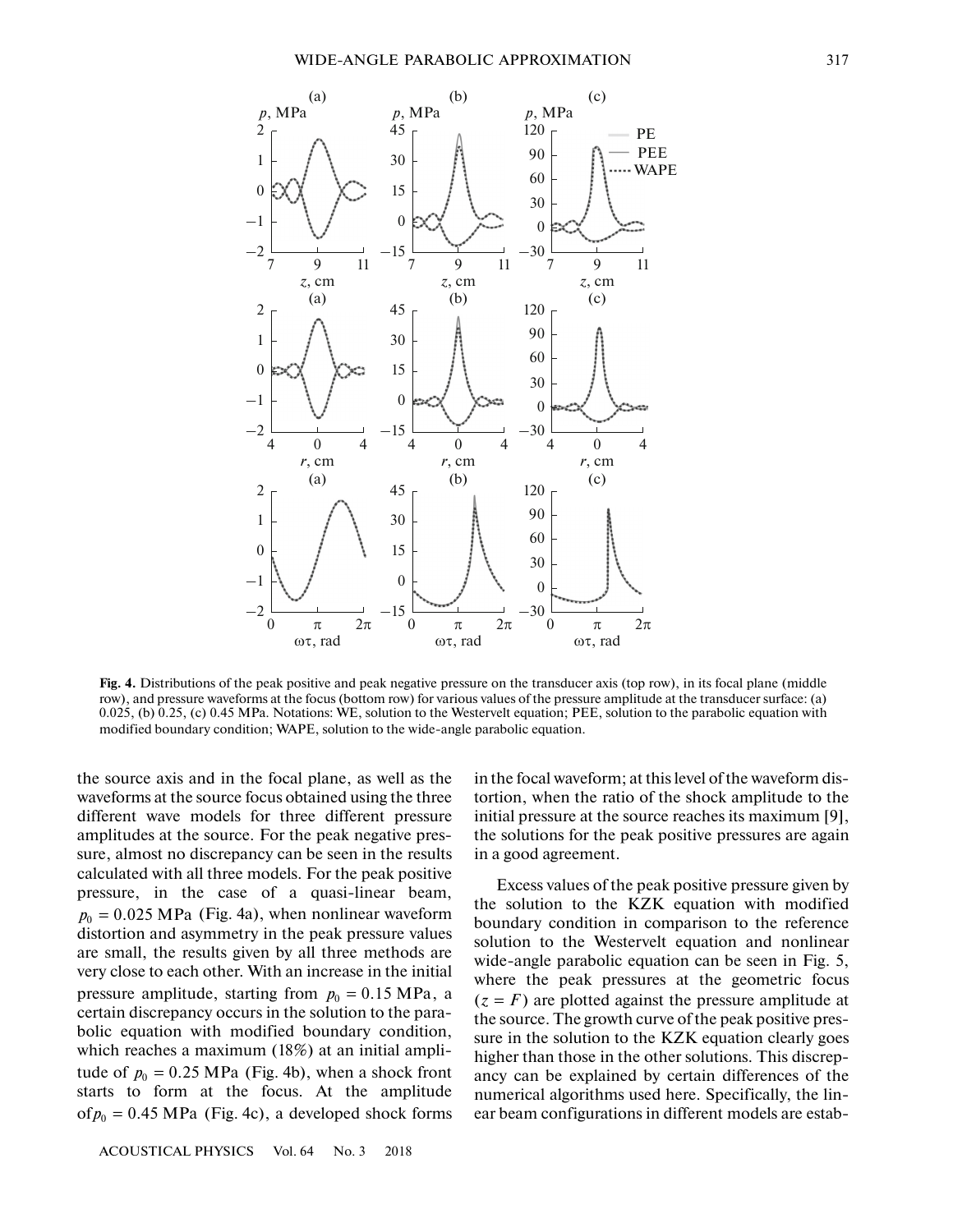

**Fig. 5.** Dependences of the peak positive and peak negative pressure at the focus on the pressure amplitude at the transducer surface. Notation: WE, solution to the Westervelt equation; PEE, solution to the parabolic equation with modified boundary condition; WAPE, solution to the wide-angle parabolic equation.

lished so that they are very close near the focal maximum, whereas some differences are evident outside of the focal lobe (Fig. 3). In the parabolic approximation with modified boundary condition, the focal distance is somewhat larger than for the initial spherically shaped source; i.e., nonlinear effects accumulate over larger distances. In addition, when solving the linear wide-angle and Westervelt equations at small distances,  $0 \le z \le D$ , where  $D = F - \sqrt{F^2 - R^2}$  is the depth of the spherical cup, nonlinear effects were included in simulations only within the region bounded by the spherical surface of the source. Thus, it was taken into account that the field behind the source did not contribute to nonlinear propagation effects. In the algorithm simulating the KZK equation, nonlinear effects were included over the entire domain of the propagation distances *z*. Thus, nonlinear effects were slightly overestimated in the KZK solution when calculating the prefocal region of the beam. Rapid increase of the peak positive pressure with the source amplitude when the shock front begins to form at the focus may be the reason that the sharp increase in the peak positive pressure at the focus in the KZK model occurs at somewhat smaller pressure levels at the source.

# **CONCLUSIONS**

A novel numerical algorithm is presented that allows modeling of nonlinear ultrasound fields generated by axially symmetric focused transducers based on the wide-angle parabolic approximation of the diffraction effects. Validation simulations were conducted for a single-element transducer in the form of a spherical segment with 33.7° half-angle of convergence. It was shown that the wide-angle parabolic approximation makes it possible to calculate both linear and nonlinear fields generated by strongly focused HIFU transducers with a high accuracy, sufficient for practical application.

# ACKNOWLEDGMENTS

The work was supported by the Russian Science Foundation grant no. 09-02-01530 and by the National Institutes of Health grant no. EB7643. Numerical simulations were carried out on the "Lomonosov" cluster of the Moscow State University supercomputer center. The authors thank O.A. Sapozhnikov and L.R. Gavrilov for helpful discussions and comments on the work.

# REFERENCES

- 1. L. R. Gavrilov, *High Intensity Focused Ultrasound in Medicine* (Fazis, Moscow, 2013) [in Russian].
- 2. V. A. Khokhlova, J. B. Fowlkes, W. W. Roberts, G. R. Schade, Z. Xu, T. D. Khokhlova, T. L. Hall, A. D. Maxwell, Y. N. Wang, and C. A. Cain, Int. J. Hyperthermia **31** (2), 145 (2015).
- 3. M. Hoogenboom, D. Eikelenboom, M. H. den Brok, A. Heerschap, J. J. Fütterer, and G. J. Adema, Ultrasound Med. Biol. **41** (6), 1500 (2015).
- 4. *International Electrotechnical Commission IEC/TS62556. Ultrasonics-Field Characterization – Specification and Measurement of Field Parameters for High Intensity Therapeutic Ultrasound (HITU) Transducers and Systems,* 1.0 ed. (Geneva, 2014).
- 5. M. S. Canney, M. R. Bailey, L. A. Crum, V. A. Khokhlova, and O. A. Sapozhnikov, J. Acoust. Soc. Am. **124** (4), 2406 (2008).
- 6. W. Kreider, P. V. Yuldashev, O. A. Sapozhnikov, N. Farr, A. Partanen, M. R. Bailey, and V. A. Khokhlova, IEEE Trans. Ultrason., Ferroelectr. Freq. Control **60** (8), 1683 (2013).
- 7. O. V. Bessonova and V. Wilkens, IEEE Trans. Ultrason., Ferroelectr. Freq. Control **60** (2), 290 (2013).
- 8. M. Hoogenboom, M. J. van Amerongen, D. C. Eikelenboom, M. Wassink, and M. H. den Brok, J. Ther. Ultrasound **3**, 3 (2015).
- 9. P. B. Rosnitskiy, P. V. Yuldashev, O. A. Sapozhnikov, A. Maxwell, W. Kreider, M. R. Bailey, and V. A. Khokhlova, IEEE Trans. Ultrason., Ferroelectr. Freq. Control **64** (2), 374 (2017).

ACOUSTICAL PHYSICS Vol. 64 No. 3 2018